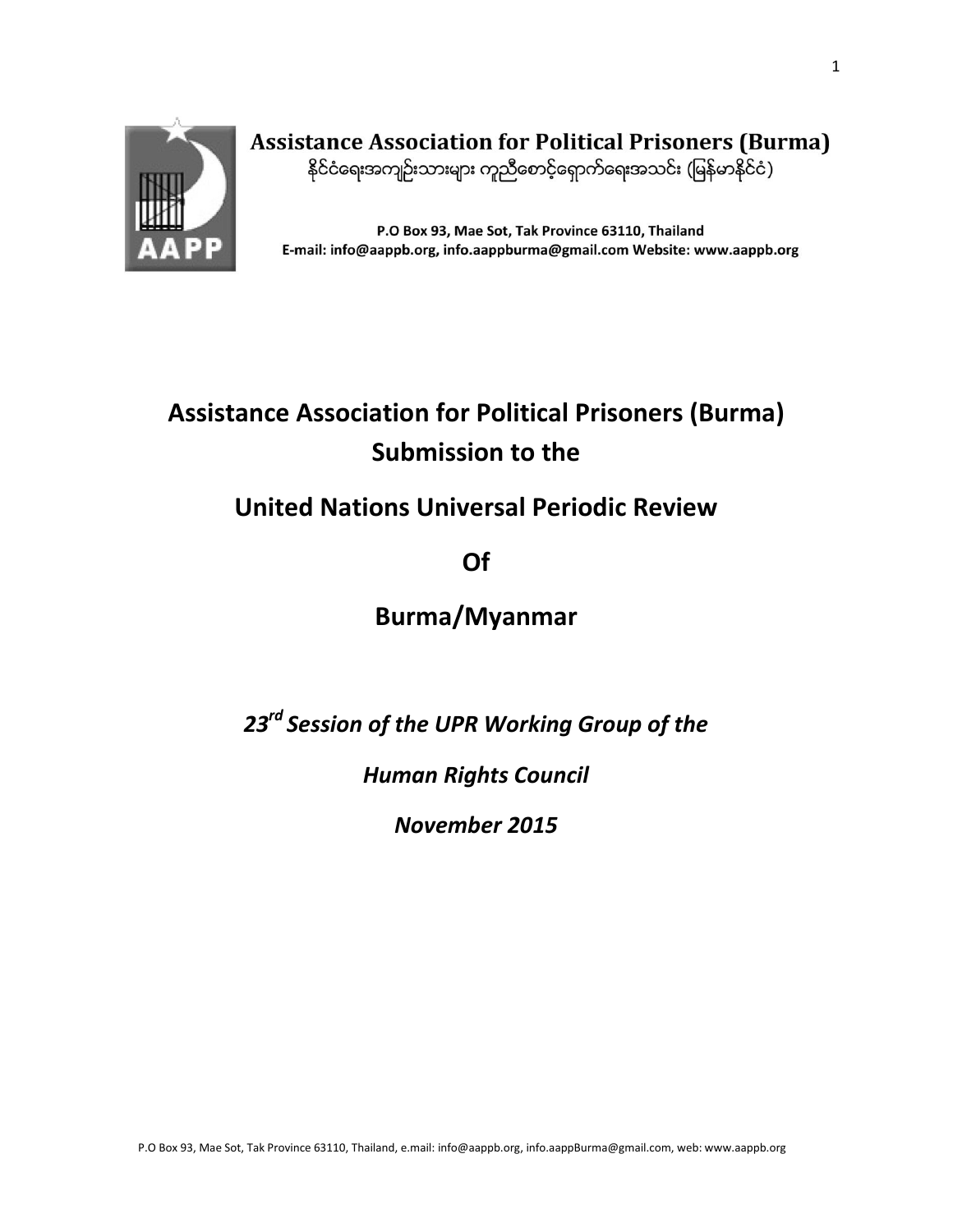## **1. Executive Summary**

The Assistance Association for Political Prisoners (Burma) otherwise known as AAPP provides information on Burma/Myanmar's lack of compliance with human rights laws regarding political prisoners. This includes torture, the right to life, liberty and security of person, legal reform, restrictions on activists and the right to health and an adequate standard of living.

## **2. Section B – Normative and Institutional Framework**

At the time of writing the political prisoner number in Burma/Myanmar has reached 176, with a further 292 individuals awaiting trial.<sup>1</sup> The increase in political prisoners numbers since the end of 2013 reflect the continuing oppression regarding freedom of expression, association and assembly; the violation of the right to life and dignity and freedom from torture. The first few months of 2015 have already seen a marked increase in the political prisoner number, with increasingly violent crackdowns being carried out on student demonstrations, garment worker protests and land rights cases such as the notorious Letpadaung copper mine project. An estimated 127 people were arrested in brutal fashion during the crackdown on the student protests.

The Universal Declaration of Human Rights (UDHR) states the protections that member states of the United Nations (UN) must give to their citizens. The UDHR articulates some provisions, which are staples of international law, for example Article 5 'No one shall be subjected to torture or to cruel, inhuman or degrading treatment or punishment.<sup>2</sup> These provisions are nonnegotiable yet are too often disregarded in Burma/Myanmar. Torture is prohibited at the international level yet the Burma/Myanmar Government is yet to fulfill their commitment to sign the United Nations Convention against Torture (UNCAT). $^3$  At the domestic level torture is outlawed -Articles 330/331of the Penal Code state that 'voluntarily causing grievous hurt to extort a confession is prohibited. $'$ <sup>4</sup> By ratifying the UNCAT, states are obliged to take legislative, administrative and judicial measures to avoid torture being practiced and to ensure it is a crime under their respective laws. States are also obliged to educate anyone involved in the interrogation, treatment or detention of individuals and are further expected to investigate

l

<sup>&</sup>lt;sup>1</sup>For regularly updated political prisoner information please see [http://www.aappb.org](http://www.aappb.org/)

<sup>2</sup> UN General Assembly, *Universal Declaration of Human Rights*, 10 December 1948, 217 A (III). Available at: [http://www.ohchr.org/en/udhr/documents/udhr\\_translations/eng.pdf](http://www.ohchr.org/en/udhr/documents/udhr_translations/eng.pdf) [accessed 15 January 2015] 3

<sup>4</sup>Myanmar Penal Code (1860) Sections 330 & 331. Available a[t www.burmalibrary.org.](http://www.burmalibrary.org/) [accessed 10 March 2015]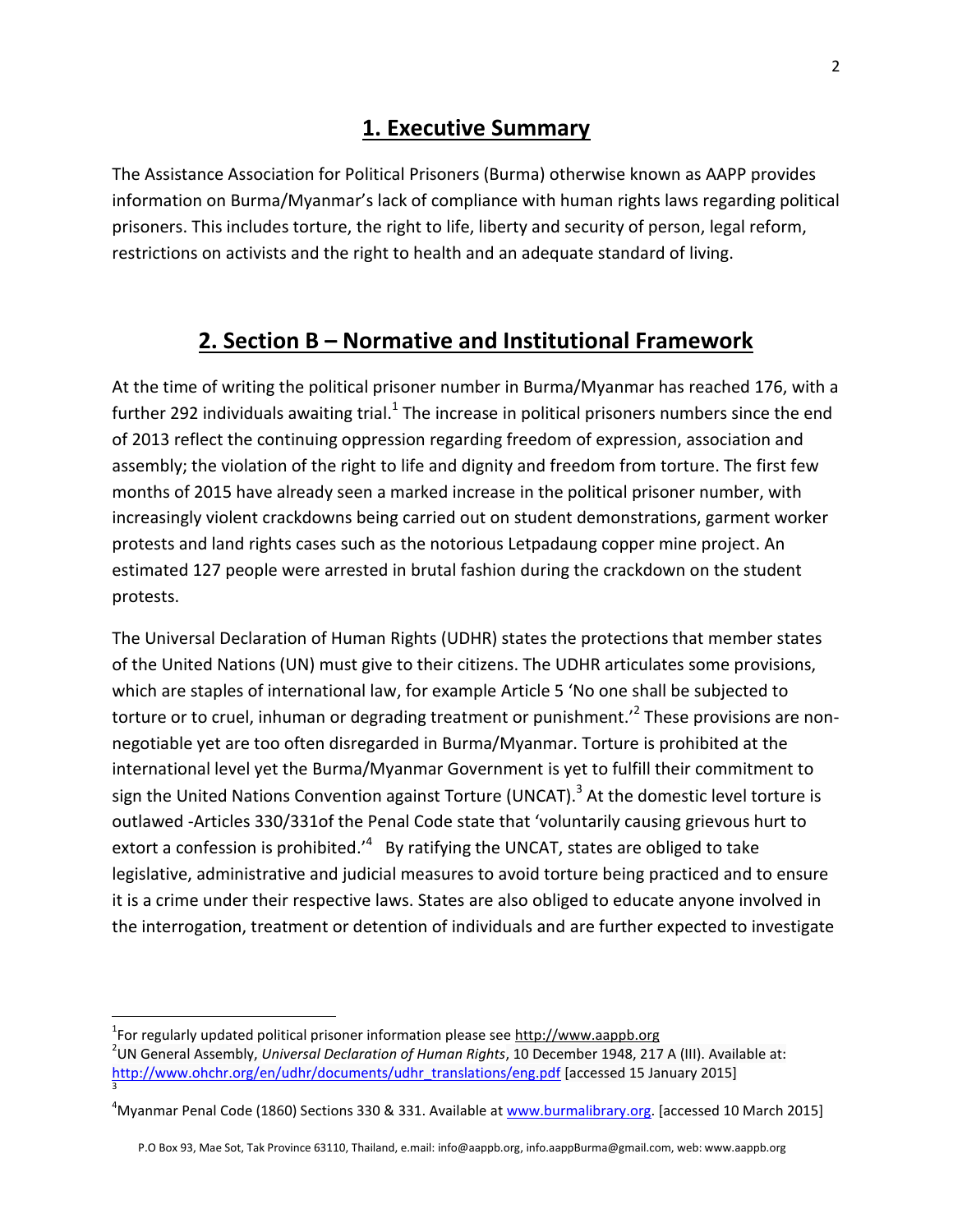any alleged practice of torture and to take necessary measures to make those responsible accountable for their actions. <sup>5</sup>

The Penal Code is still widely applied to imprison protesters and activists, while new laws have been introduced in the four years that further restrict peaceful protest and freedom of speech. The primary example is the Peaceful Assembly and Peaceful Procession Act, enacted in December 2011. This law has repeatedly been used to imprison peaceful protesters and little has been done to amend it. The changes made in June 2014 are ineffectual cosmetic changes that do nothing to alter the use of this law to prevent peaceful protest.

## **3. Section C – Promotion and Protection of Human Rights on the Ground**

#### **-Torture**

 $\overline{a}$ 

Torture is endemic throughout Burma/Myanmar's prisons, detention centers and interrogation centers. It is also a central component of the systematic abuse and intimidation used in Burma/Myanmar. Recent studies conducted inside Burma have revealed the extent of that torture, with an overwhelming majority of former political prisoners giving accounts of the torture they received during detention. Beatings, rolling an iron rod down the shins, being blindfolded and electric shocks were but of a few of the many types of torture they received. The degree of torture will vary between prisoners with some receiving minor injuries in comparison to others who may be severely injured and left in critical condition and died as a result of the torture inflicted upon them.<sup>6</sup> The forms of torture used range from psychological torture; deprivation of sleep, food and water to stress positions, water torture and violent physical assault; however the torture is systematic and methodological, often used in order to extract false confessions. In 2012 a farmer was arrested and detained in a Burma/Myanmar Army detention facility. Not only was he arbitrarily detained and denied permission to communicate with anyone outside of the facility he was extensively tortured. It has been established that physically he endured scolding hot knife blades to the face; beatings with bamboo; being stabbed in the thigh; bamboo rollers to the back of the thighs; kicks to the head,

<sup>5</sup> UN General Assembly, *Convention Against Torture and Other Cruel, Inhuman or Degrading Treatment or Punishment*, 10 December 1984, United Nations, Treaty Series, vol. 1465, p. 85, available at: <http://www.refworld.org/docid/3ae6b3a94.html>

 $^6$  AAPP-FPPS Documentation Project Interim Report, February 2015, available from: [http://aappb.org/2015/02/assistance-association-for-political-prisoners-burma-and-former-political-prisoners](http://aappb.org/2015/02/assistance-association-for-political-prisoners-burma-and-former-political-prisoners-society-fpps-documentation-project-interim-report-february-2015/)[society-fpps-documentation-project-interim-report-february-2015/](http://aappb.org/2015/02/assistance-association-for-political-prisoners-burma-and-former-political-prisoners-society-fpps-documentation-project-interim-report-february-2015/)

P.O Box 93, Mae Sot, Tak Province 63110, Thailand, e.mail: info@aappb.org, info.aappBurma@gmail.com, web: www.aappb.org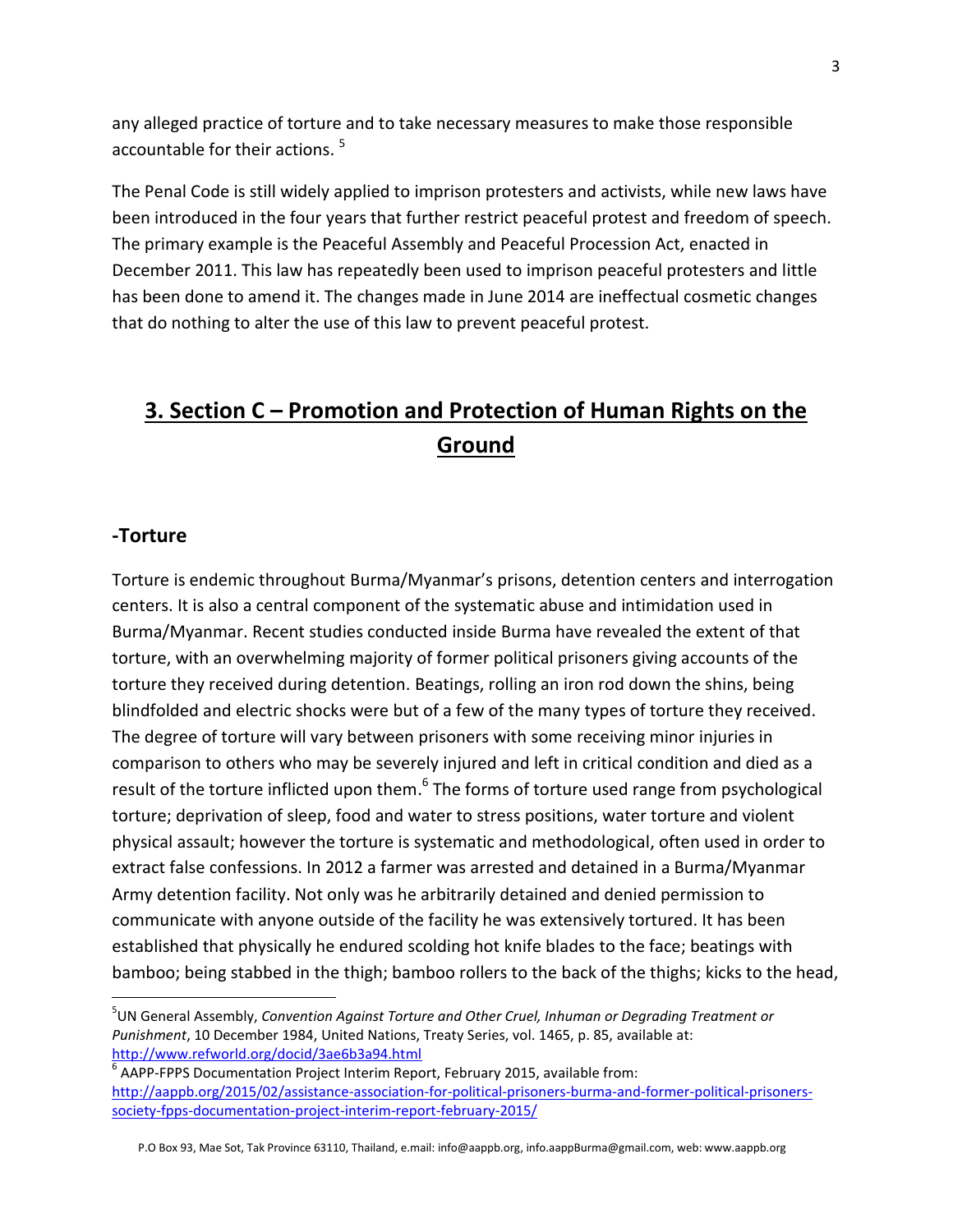face and chest; having his chest, stomach and thighs carved with knives and burnings with cigarettes. Further to this, he was kept in solitary confinement; threatened with death and forced to dig his own grave all which amount to psychological torture. Victims of torture often suffer from Post-Traumatic Stress Disorder (PTSD) but do not receive any sort of redress or help from the government.

The death of civilians in custody due to the brutal physical abuse they receive shows the disgraceful lack of regard for the rights of the person in detention. Burma/Myanmar's Penal Code as discussed previously protects people from torture in detention, and yet some have died as a result of the unacceptable abuse inflicted upon them. The case of a land rights activist in Pyay Township in April 2013 showed how he had been tortured during detention and died as a result of his injuries. Subsequent attempts to investigate his case had gone unheeded, despite his body showing clear signs of excessive physical abuse, and no signs that he had died from alcohol abuse as the police report stating.<sup>7</sup> There is no protection from torture for people in detention while the Government of Burma/Myanmar allows this to continue. They are not upholding their own laws, as well as falling way short of international standards on the rights of the detainee. In addition courts, medical staff and police officers are all implicit in the permitting and covering up of the torture used in detention. A man who died in detention following brutal torture in 2012 was said by police to have died of a heart attack, a post mortem corroborated by a medical professional.<sup>8</sup> The officers concerned with this death were demoted or transferred, hardly a credible punishment when their actions have caused the death of a man in their custody. The family of this man is still seeking independent investigation and a second credible medical examination. No recourse exists for the families and friends of those who have died, and they are met with little to no assistance in trying to have the death investigated.

#### *AAPP calls on the Government of Burma/Myanmar to:*

Immediately honor their commitment to ratify the United Nations Convention against Torture.

Prohibit the use of torture unconditionally especially as a means of interrogation.

Prohibit confessions gained through torture being used in a court of law.

 $\overline{a}$ 

 $7$ AHRC Urgent Appeals, 10 July 2013 Available at:

[http://www.humanrights.asia/news/urgent-appeals/AHRC-UAC-098-2013/?searchterm at.](http://www.humanrights.asia/news/urgent-appeals/AHRC-UAC-098-2013/?searchterm%20at.) [accessed 10 March 2015]

 ${}^{8}$ AHRC Urgent Appeals, 17 March 2014. Available at:

<http://www.humanrights.asia/news/urgent-appeals/AHRC-UAU-010-2014/?searchterm=.> [accessed 10 March 2015]

P.O Box 93, Mae Sot, Tak Province 63110, Thailand, e.mail: info@aappb.org, info.aappBurma@gmail.com, web: www.aappb.org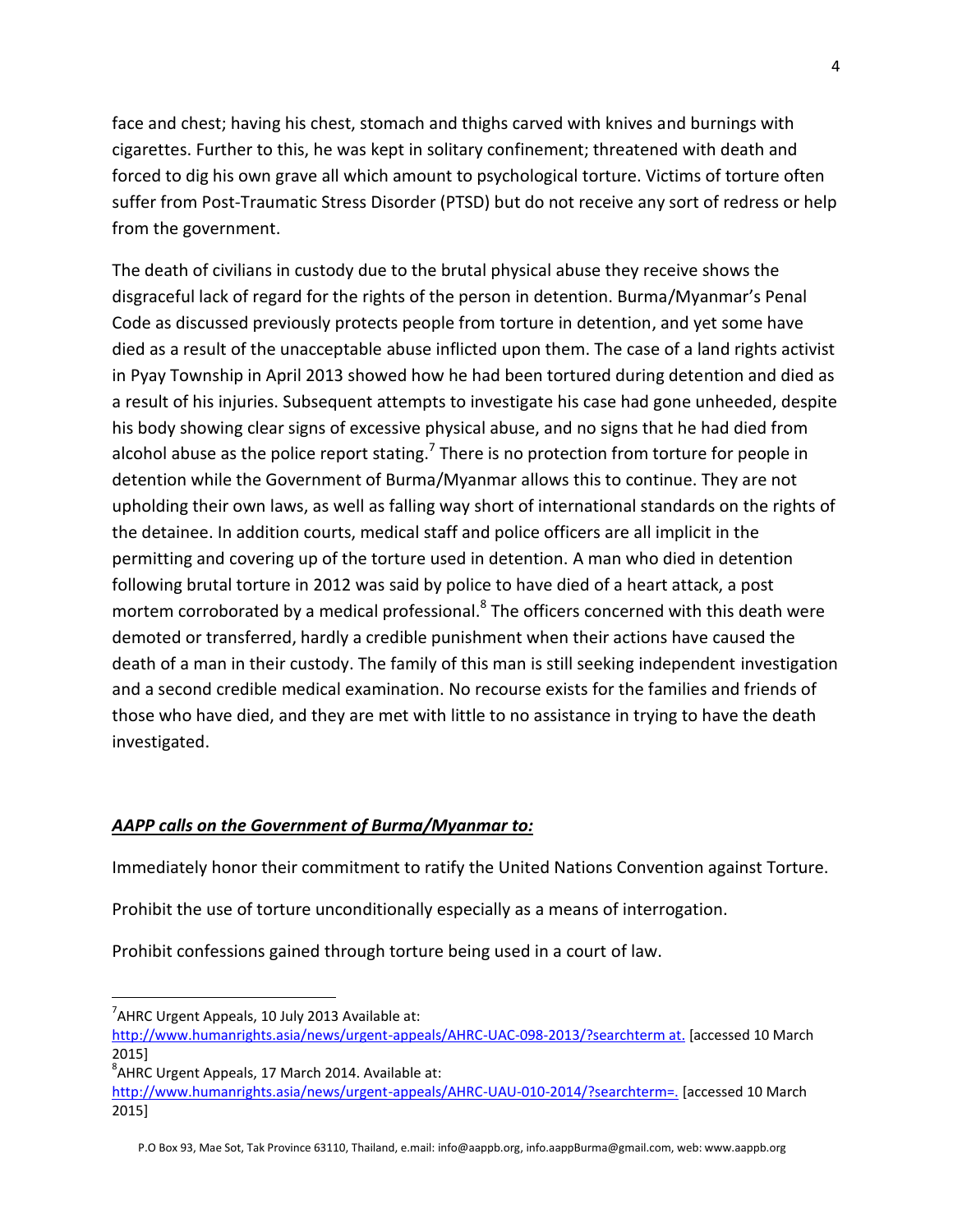Provide a system that allows prisoners to report torture and implement a process for redressing this.

### **-The Right to Life, Liberty and Security of Person**

Extrajudicial killings, torture, arbitrary detention and death or illness due to inhumane prison conditions are examples of these deprivations of human rights. There is little to no accountability for these crimes and government forces abuse their power as authority figures without consequence. Individuals are arrested, interrogated and detained without a warrant or court order. A female activist was arrested and incarcerated for kidnapping in September 2014 under Articles 364/368 of the Penal Code regardless of the lack of evidence of her involvement in the alleged kidnapping.<sup>9</sup>The recent extrajudicial killing of a freelance reporter who was shot while being arbitrarily detained by the Burma/Myanmar Army in October 2014, demonstrates how the killing of innocent civilians is still very much perpetrated in Burma/Myanmar. He was not returned to his family, government forces buried his body before any investigation could take place. The Myanmar National Human Rights Commission (MNHRC), created in 2011, investigated the case but the findings did little to call to account those responsible, and were largely disregarded by the family of the deceased. Independent and impartial investigation into the killing of civilians must be allowed to take place, without interference or influence from the army or the government.

### *AAPP calls on the Government of Burma/Myanmar to:*

Allow independent investigations into any cases of human rights violations and impartially prosecute anyone responsible for death, torture or any inhumane or degrading treatment or punishment.

Ensure those detained are done so legally and not arbitrarily.

Immediately release all prisoners being arbitrarily detained.

l

<sup>&</sup>lt;sup>9</sup> AAPP Monthly Chronology, September 2014. Available at: [<http://aappb.org/wp-content/uploads/2014/10/September-2014-Chronology.pdf>](http://aappb.org/wp-content/uploads/2014/10/September-2014-Chronology.pdf)

P.O Box 93, Mae Sot, Tak Province 63110, Thailand, e.mail: info@aappb.org, info.aappBurma@gmail.com, web: www.aappb.org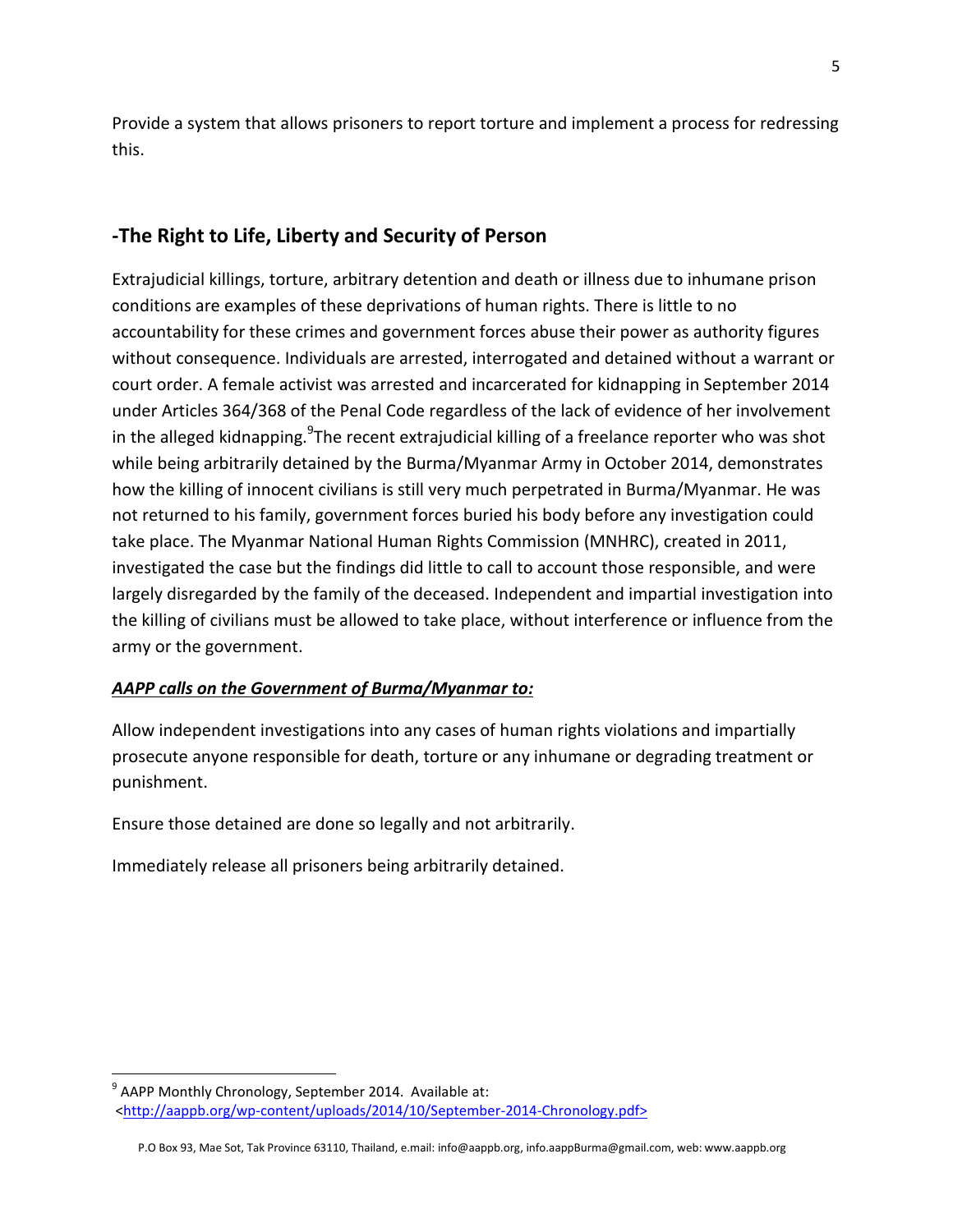### **-Restrictions on Activists <sup>10</sup>**

The month of March 2015 is a worrying indictment of the current attitude towards political and human right activists, freedom of expression and the right to peaceful protest. The National Education Law protests standoff in Letpadan ended in the arrest of approximately 127 people and the use of excessive force by police. Whilst some have now been released there are still 101 protesters detained in connection with the education demonstrations.<sup>11</sup> In addition garment factory workers protests seeking improved working conditions and a simple raise in their wages were, in the same week, resulting in a violent crackdown and subsequent arrests. Both protests have resulted in disproportionately violent crackdowns by security forces, and saw the abuse and detention of protesters, supporters, journalists and ambulance workers. AAPP has received first hand information that some student detainees have been brutally tortured during their detention as well as being held incommunicado without access to family, friends or legal counsel.

The laws in place to imprison activists also reflect the current attitude towards peaceful demonstrators. Of the current 176 political prisoners, 35 are sentenced under Section 18 of the Peaceful Assembly and Peaceful Procession Act. Section 18 states that 'If there is evidence that a person is guilty of conducting a peaceful assembly or a peaceful procession, he or she must receive a maximum sentence of one year imprisonment or a maximum fine of thirty thousand Kyat or both.' On June 24 2014, this was changed to a sentence of maximum three months imprisonment. The provisions contained within this law are aimed at restricting the right to peaceful protest and fall far short of international standards.<sup>12</sup> It is crucial to mention here that in section 1(b, c) it clearly states that both peaceful assemblies and peaceful processions include the gathering of more than one person. Several solo protesters have however been detained under this law.<sup>13</sup> There are still a further 156 awaiting trial under Section 18, as well as 15 people awaiting trial under Section 19 of the Peaceful Assembly and Peaceful Procession Act.

38 political prisoners are currently detained under Section 505(b) of the Penal Code. Section 505 (b) is a vaguely worded article and infringes on a wide range of activities human rights

 $\overline{\phantom{a}}$ 

<sup>&</sup>lt;sup>10</sup>Human Rights Watch, *Burma: Peaceful Assembly Law Fails to End Repression*, 26 January 2015. Available from: [<http://www.hrw.org/news/2015/01/26/burma-peaceful-assembly-law-fails-end-repression>](http://www.hrw.org/news/2015/01/26/burma-peaceful-assembly-law-fails-end-repression) [accessed 15 February 2015]

<sup>&</sup>lt;sup>11</sup> AAPP Political Prisoner Data. Available at: [<http://aappb.org/2015/03/remaining-in-prison-at-lpt-10-mar-2015-case>](http://aappb.org/2015/03/remaining-in-prison-at-lpt-10-mar-2015-case)

<sup>&</sup>lt;sup>12</sup> Article 19, *Myanmar Amended Right to Peaceful Assembly and Peaceful Procession Law, August 2014. Available* a[t http://www.article19.org/data/files/medialibrary/37666/14-08-01-LA-myanmar-assembly.pdf.](http://www.article19.org/data/files/medialibrary/37666/14-08-01-LA-myanmar-assembly.pdf) [accessed September 2014]

<sup>&</sup>lt;sup>13</sup> The Peaceful Assembly and Peaceful Procession Act (2011) Section 18, available at [www.burmalibrary.org](http://www.burmalibrary.org/)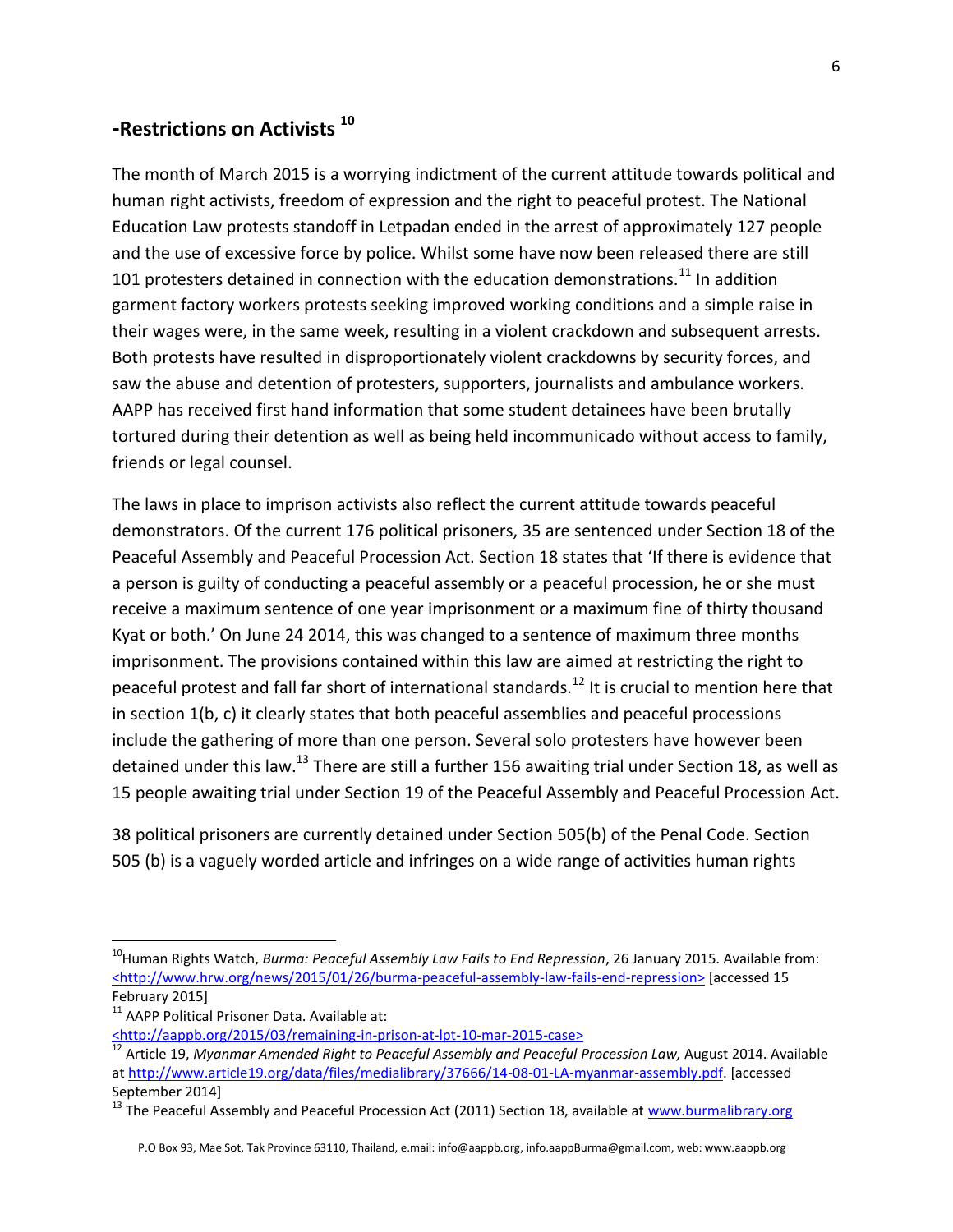defenders could potentially engage in, as almost anything could be said to fit the description of what is prohibited. 27 people are awaiting trial for 505 (b) charges.  $^{14}$ 

Section 401(1) of the Code of Criminal Procedure is a common clause under which amnesties and releases are carried out. However this conditional release means that if an activist is released from prison before his/her sentence is complete, the President can revoke the amnesty and call them back to finish their sentence.<sup>15</sup> They are still living with fear and intimidation of any re-arrests that are possible as a result of a 401 conditional release.

#### *AAPP Calls on the Government of Burma/Myanmar to:*

Immediately amend The Peaceful Assembly and Peaceful Procession Act to bring it in line with international standards on freedom of expression.

Properly define Section 505(b) of the Penal Code.

Ensure when an amnesty is granted, activists are from then on absolutely free from further restrictions or oppression and cannot under any circumstance be called back to serve the rest of their sentence.

Review outdated oppressive laws routinely used to stifle and arrest political activists.

Provide clear information as to the arrests and charges of political activists.

Unconditionally release all political prisoners and end ongoing trials of political detainees.

Ensure access to legal representation for all detainees.

### **-The Right to Health and an Adequate Standard of Living**

In 2011 following former UN Special Rapporteur Tomas Ojea Quintana's meeting with political prisoners in Insein Prison, he found that transfers to remote facilities without prior familial notification were a common occurrence. Some smaller prisons are commonly in malarial areas

l

<sup>&</sup>lt;sup>14</sup> Section 505 (b) states 'Whoever makes, publishes or circulates any statement, rumor or report with intent to cause, or which is likely to cause fear or alarm to the public or to any section of the public whereby any person may be induced to commit an offence against the state or against the public tranquillity shall be punished with imprisonment which may extend to two years or with fine or with both.'

 $15$  The Code of Criminal Procedure (1898) Section 401(1)

P.O Box 93, Mae Sot, Tak Province 63110, Thailand, e.mail: info@aappb.org, info.aappBurma@gmail.com, web: www.aappb.org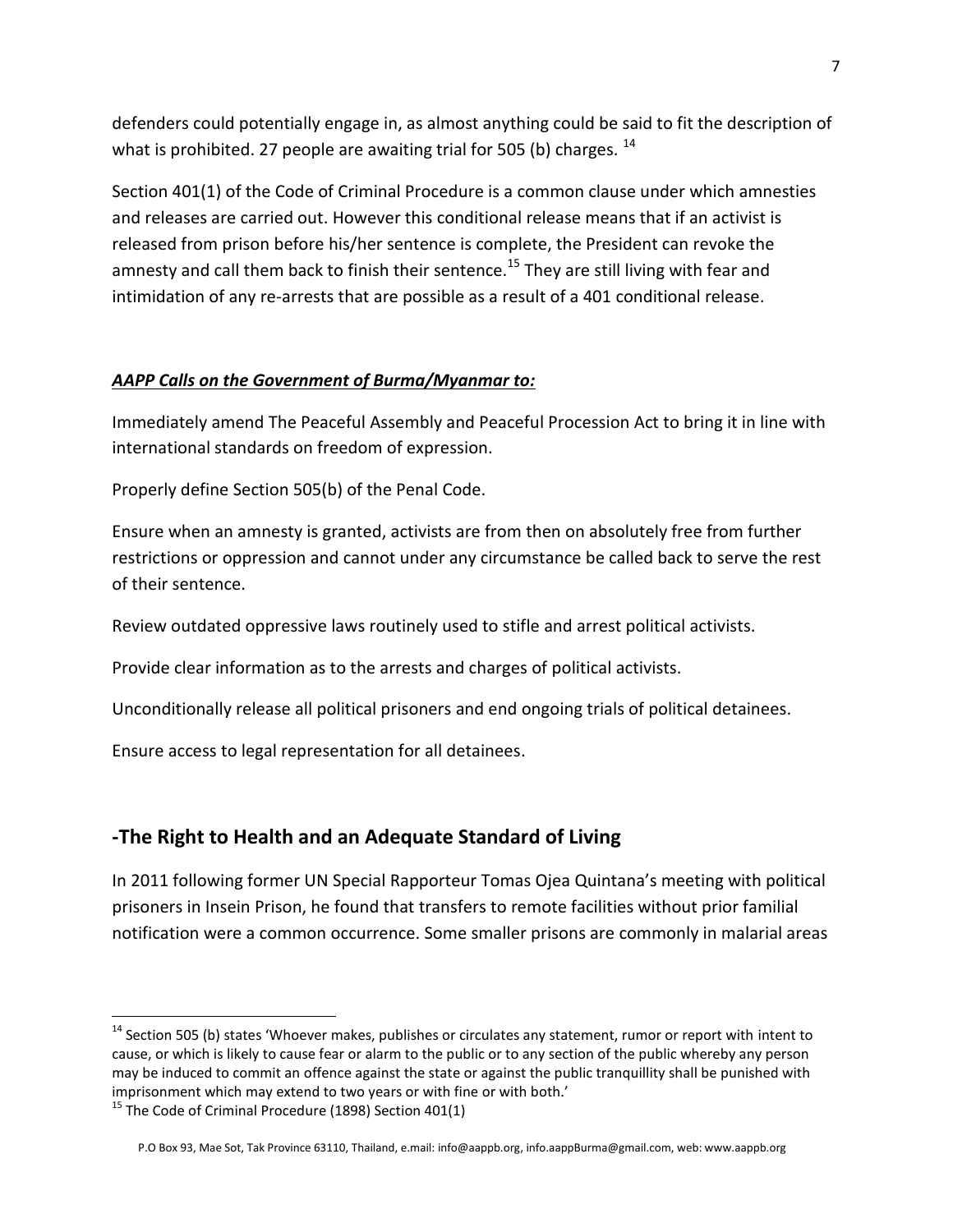and medicine and healthcare is not readily available.  $^{16}$  The conditions within the prisons themselves still need to be addressed, as the previous UPR submission recommended. Prisoners are packed together within small cells due to overcrowding. Containers have been reported to overflow with human waste and during the rainy season some cells leak leaving the affected area a breeding ground for mosquito larvae and bacteria. Hypertension, diabetes, asthma, coronary heart disease and stomach problems are common ailments and the conditions in prisons exacerbate these conditions. Malaria, cholera, tuberculosis (TB) and HIV/AIDS are very common conditions to contract in Burmese prisons and dysentery is considered a norm. Speaking with mental health professionals is rarely allowed. <sup>17</sup>Family members are often expected to provide medicines to the prisoners; however with the high rate of prisoner's transfers, family members cannot often make visitations.

#### *AAPP Calls on the Government of Burma/Myanmar to:*

l

Ensure adequate physical and psychological healthcare for all political prisoners during incarceration and on release.

Ensure prison facilities are kept to a certain standard to ensure they are not contributing to the poor record of health that prisoners face.

End the practices that prevent prisoners from receiving family and friends supporting during their imprisonment.

Allow independent international monitoring of prison conditions and implement changes suggested by these bodies.

## **4. Section E-Recommendations from Previous UPR Submission 2011**

The following discusses the two recommendations that have begun to be implemented, as well as the failure to implement the majority of recommendations made in the 2011 UPR Submission.

<sup>16</sup>Quintana, T, 2012. *Progress Report of the Special Rapporteur on the Situation of Human Rights in Myanmar,* Human Rights Council

<sup>17</sup>Maron, D, 2012. From Bad to Worse: Health in Burma/Myanmar's Prisons, *Physicians for Human Rights.*  Available at: [http://physiciansforhumanrights.org/blog/from-bad-to-worse-health-in-Burma/Myanmars](http://physiciansforhumanrights.org/blog/from-bad-to-worse-health-in-Burma/Myanmars-prisons.html)[prisons.html](http://physiciansforhumanrights.org/blog/from-bad-to-worse-health-in-Burma/Myanmars-prisons.html) [accessed 15 January 2015]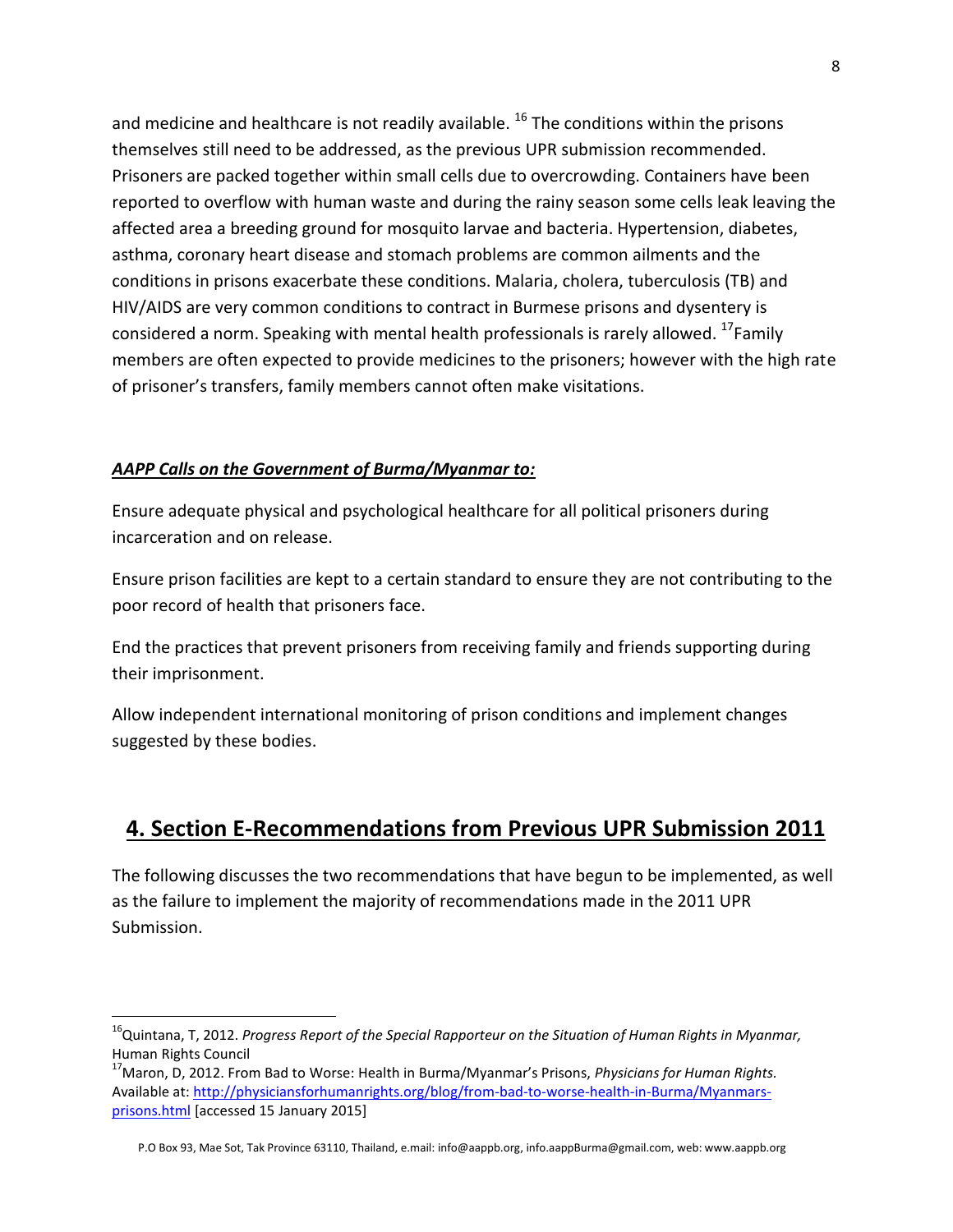- Allow an independent investigation into the deaths of those in custody; it should include relatives in the process, make the results public and hold accountable anyone found responsible for deaths, torture, mistreatment and medical negligence, and prosecute them, including anyone who failed to prevent these crimes.

The advent of the MNHRC was supposed to allow for independent transparent investigation into accusations of human rights violations in Burma/Myanmar. Whilst this body has taken on the cases of extrajudicial killings and human rights abuses, and made the findings published, those findings have done little to bring accountability to the perpetrators.  $^{18}$  His family, who believed his body showed signs of torture that contradicted the official position of the Burma/Myanmar Army, deemed the findings in the case of the freelance journalist insufficient. Whilst a body such as the MNHRC is important, the operating of such a group must be free of intimidation or influence from outside factors. Only by encouraging and protecting independent investigation can accountability be brought to perpetrators and gross human rights violations be brought to an end.

- Allow individual monitoring, by the ICRC, if the detainees and prisoners to prevent extrajudicial executions; enforced disappearances of people under arrest; torture; mistreatment; and to safeguard the physical and psychological health of prisoners.

Despite the ICRC being permitted a degree of access to some prisons in Burma/Myanmar, their ability to effect real change and improve conditions is severely limited. There are still huge concerns over the poor conditions in Burma/Myanmar's prison. The ICRC is unable to publish the findings of their visits in the public forum, but they have made improvements to the water and sanitation hygiene of some of the larger jails. The conditions in Burma/Myanmar's prison still require vast improvements to bring them to an acceptable standard with current conditions said to be tantamount to a form of torture and the recommendations for Burma/Myanmar's prisons from 2011 have largely remained unfulfilled.

 $\overline{\phantom{a}}$ 

<sup>18</sup> Burma Partnership, *All the Presidents Men*, 25 September 2014. Available at: [http://www.burmapartnership.org/wp-content/uploads/2014/09/All-the-Presidents-Men1.pdf.\[](http://www.burmapartnership.org/wp-content/uploads/2014/09/All-the-Presidents-Men1.pdf.)accessed February 15 2015]

P.O Box 93, Mae Sot, Tak Province 63110, Thailand, e.mail: info@aappb.org, info.aappBurma@gmail.com, web: www.aappb.org